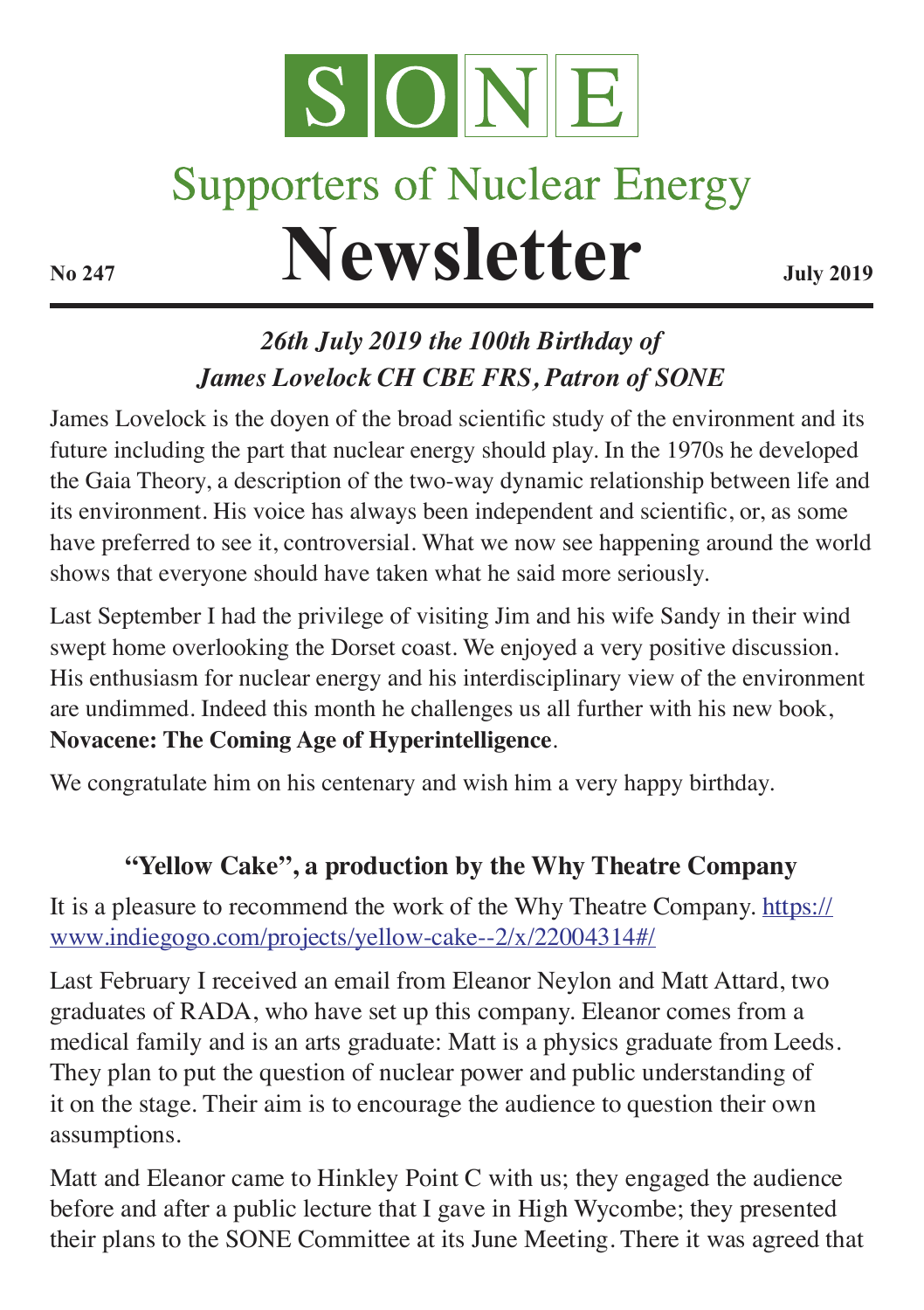their initiative is a most welcome development and SONE members should be encouraged to contribute to help them raise the seed money needed to get started.

No details of the production are available yet but they intend to grow the content organically based on experience with initial showings in UCL, Manchester and, hopefully, Oxford in the autumn. To this end, I understand, these showings will be followed by question and answer or panel sessions.

My contacts around the world have expressed enthusiasm. If successful here, the play could appeal elsewhere too. I suggest that this could be the kind of soft nuclear export that the UK can offer to turn world opinion. I hope that members of SONE will support the Why Theatre Company using a card and the above link, if they can.

In later Newsletters I will post information about the showings as it becomes available.

## **June News, selected items from World Nuclear Weekly News where further details and other reports may be found**

- 3 June Entergy's Pilgrim nuclear power plant in Massachusetts was shut down permanently on 31 May after 47 years in operation. The company, which is leaving the merchant power business, announced in 2015 that it would close the 680 MWe boiling water reactor early for economic reasons. The company said the decision to close the plant was the result of a number of financial factors, including low wholesale energy prices. Pilgrim entered service in 1972, and is currently licensed to operate until 2032.
- 5 June The drama and the facts about Chernobyl: Craig Mazin creator of the mini-series Chernobyl for television network HBO about the 1986 accident in Ukraine - has warned against "reactionary garbage" about the show, stressing that he is a supporter of nuclear energy. In an interview with Slate published on 3 June, Mazin said "*there had been really dumb expectations the mini-series would show three-headed babies, and spread lies, and tell people that nuclear power is horrendous, and no, it's not. For a million reasons, this was not an anti-nuclear polemic. It's anti-Soviet government, and it is anti-lie, and it is pro-human being. But anyone who thinks the point of this is that nuclear power is bad, is just... , they've just missed it.*" However the WNN report goes on to agree with other knowledgeable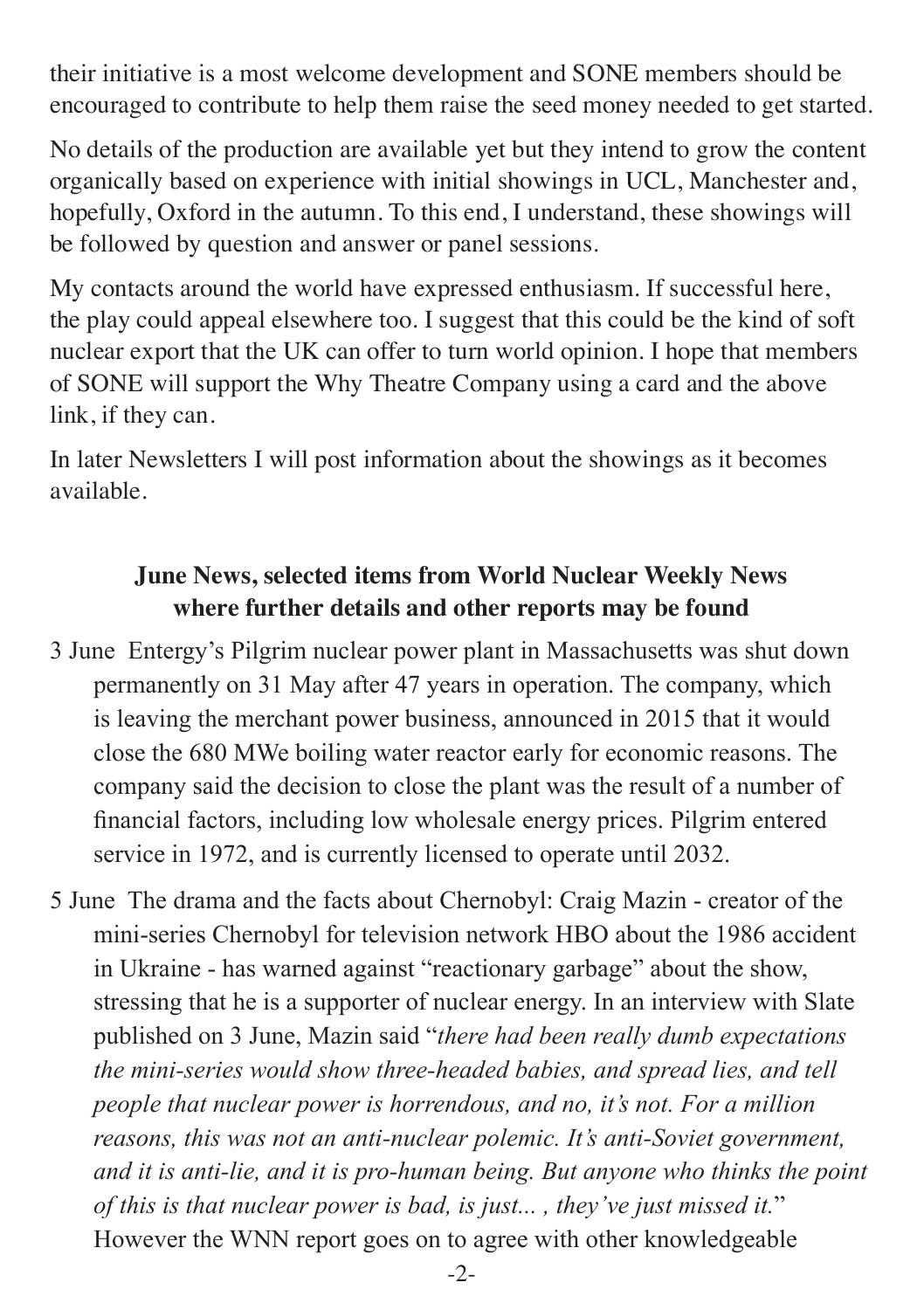authorities who say that much of the series was simply invented to make an exciting story https://www.forbes.com/sites/jamesconca/2019/06/27/howhbo-got-it-wrong-on-chernobyl/

- 7 June Uranium enrichment company Urenco has today held a ceremony to mark the official opening of its Tails Management Facility (TMF) at Capenhurst in the UK. The TMF will treat depleted uranium tails, a byproduct of the enrichment process, by converting them from uranium hexafluoride into more chemically stable uranium oxide.
- 7 June **US DOE changes waste interpretation.** The US Department of Energy has published a new interpretation of high-level radioactive waste in which reprocessing waste streams are defined by their radiological characteristics rather than solely on how they were made. Up to now the DOE has managed nearly all reprocessing waste streams as HLW regardless of radioactivity in a one- size-fits-all approach. This, it says, has led to decades of delay, cost billions of dollars, and left the waste 'trapped' in DOE facilities in Idaho, South Carolina and Washington without a permanent disposal solution. "Recognising this failure, this Administration is proposing a responsible, results-driven solution that will finally open potential avenues for the safe treatment and removal of the lower level waste currently housed in three states,"
- 12 June Fermi Energia has launched a feasibility study on the suitability of small modular reactors for Estonia's electricity supply and climate goals beyond 2030, following a financing round of EUR260,000 (USD290,076) from investors and shareholders. Partners in the research include universities in Estonia, VTT and Fortum Nuclear Services from Finland, and Tractebel of Belgium. Fermi Energia has selected four innovative SMR designs to be included in the feasibility study: Moltex Energy SSR-W300, Terrestrial Energy IMSR-400, GE Hitachi BWRX-300 and NuScale SMR.
- 14 June The Russian-designed VVER-TOI nuclear power reactor design has been formally certified as compliant by the European Utility Requirements organisation. Atomenergoproekt, a subsidiary of Russian state nuclear corporation Rosatom, announced the VVER-TOI design in 2010, developed using technical results from the VVER-1200 project. Rosatom describes the reactor design as the "logical development" of its so-called Generation 3+